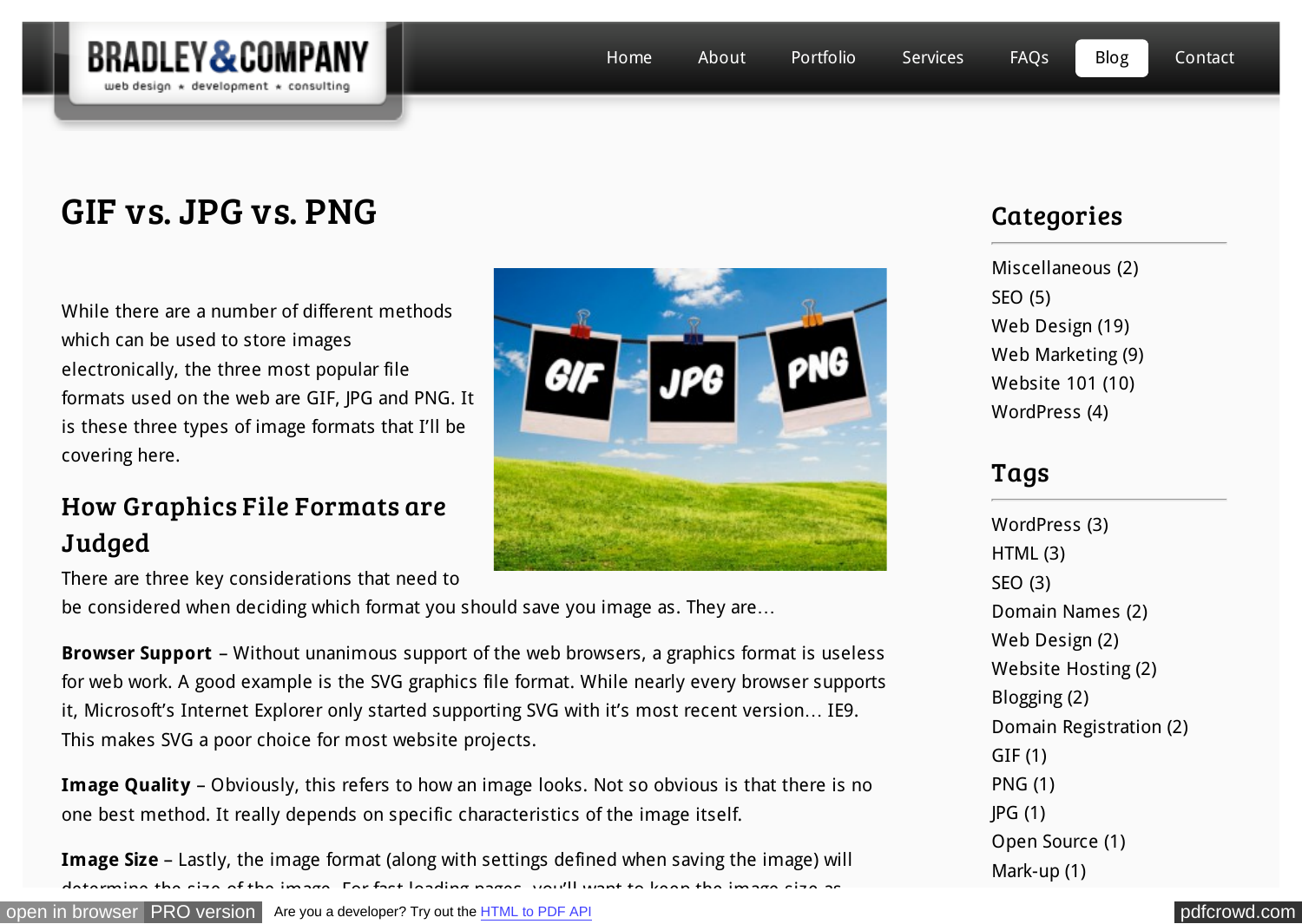determine the size of the image. For fast loading pages, you'll want to keep the image size as small as possible.

### GIF's, JPG's & PNG's – How They Stack UP

#### GIF Files

GIF's, pronounced jif (as in jiffy) or as gif (as in Gifford). The GIF format is the elder statesmen of the group. First appearing in 1987, GIF stands for Graphics Interchange Format. Key features of this graphics format format include a 256 color maximum—meaning no more than 256 different different colors may appear in an image—certainly a limitation when used for photographs! GIF files also support animation (remember all the animated under construction signs, spinning globes, and the like… they were GIF's). Finally, GIF's use a lossless compression. This means that the file show no loss in quality from the original—that is… as long as the original was limited to 256 colors!

Due GIF's 256 color limitation, it is best suited for suited for images with a limited color palette and broad patches of solid colors. Think logo's, illustrations, page buttons, and the like. In fact, since GIF's use a lossless compression, they are not subject to the blemishes (aka artifacts) which are bound to crop up in JPEG images which contain patches of solid color. For this reason, GIF or PNG files are the preferred format for logo's and the like.

It should be noted that a few years back the patent holder to the GIF image format, Unisys was collecting a license fee from companies building GIF capabilities into their products. In truth it was the LZW file compression algorithm that was being licensed, not the resulting GIF files. This meant that software companies needed to license the technology when using it in their products. It did not apply to a person using GIF files on their website. A search on the web will result in old articles referencing a GIF/LZW patent. The important thing to remember is that patent has since expired (as of 2004) so as they say… the point is moot!

#### JPEG Files

While GIF and PNG are great for logos and line art, JPEG is the format of choice for photographs. In fact, the name JPEG stands for Joint Photographic Experts Group—clearly hints at what the purpose [Wireframes \(1\)](http://bradleyandcompany.com/tag/wireframes/) [Google \(1\)](http://bradleyandcompany.com/tag/google/) [Blog \(1\)](http://bradleyandcompany.com/tag/blog/) [Child Themes \(1\)](http://bradleyandcompany.com/tag/child-themes/) [WordPress Frameworks \(1\)](http://bradleyandcompany.com/tag/wordpress-frameworks/) [WordPress Plugins \(1\)](http://bradleyandcompany.com/tag/wordpress-plugins/) [Web Hosting \(1\)](http://bradleyandcompany.com/tag/web-hosting/)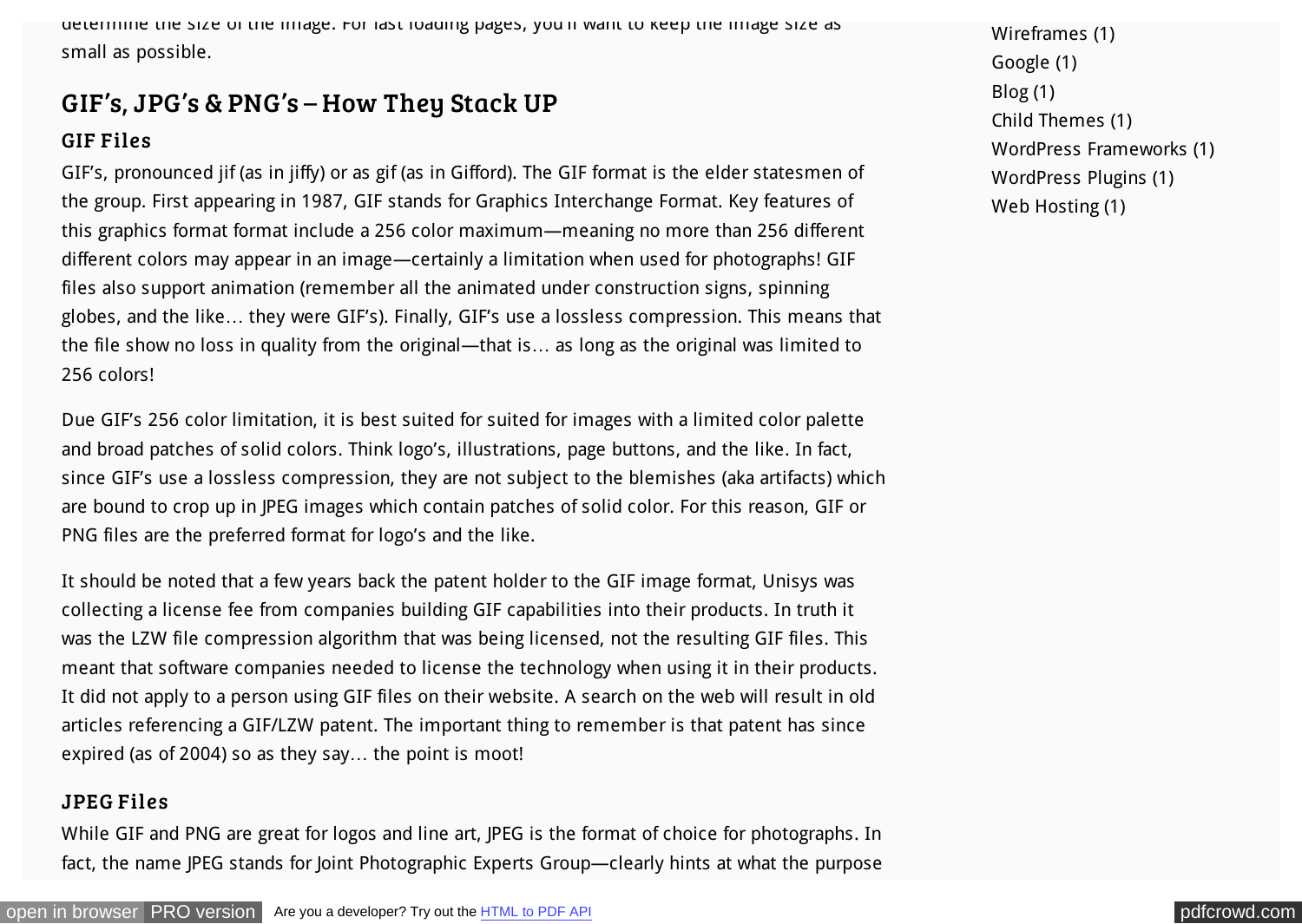of the format is. That said, images that contain a lot of smooth gradients (i.e. require more than 256 color shades) may also benefit from being saved as a JPEG. While GIF images are limited to 256 colors, JPEG images range from thousands to even millions of possible colors depending on the bit depth at which they were saved. JPEG is also the format used by point and shoot digital camera's. Because JPEG's use a compression algorithm—which is a fancy way to say heavy duty mathematics are employed to shrink the size of the file, the images do contain some electronic noise. The amount of noise depends on the amount of compression used. More compression means smaller, faster loading images on your website. This is good. The bad is that too much compression means the quality of the image will suffer as the level of compression is increased. The key is to select the right amount of compression so that the image still looks good, while the size of the image does not slow how fast the web page renders. In short how much to compress an image in Photoshop really is a balancing act.

One thing that JPEG does not do is animations. Thankfully, no 1990's era cute cartoon running dogs, spinning globes, or animated under construction signs are possible using JPEG's.

#### PNG Files

Last but by no means least, we come to the PNG graphics file format. PNG stands for Portable Network Graphics and is pronounced P-N-G or simply "ping". The PNG format was created in response to the GIF patent issues at the time (circa 1995) and to overcome some of the technical limitations of the GIF format. In short, the PNG is a patent free yet improved version of the GIF type image file format. Improvements include better compression resulting in smaller files when compared to GIF images—yet still a lossless format making it ideal for logo's, simple illustrations, buttons and the like.

PNG files come in two flavors. PNG-8 and PNG-24. Like GIF, PNG supports 256 colors, single pixel transparency and lossless compression. PNG-24 raises the bar by supporting up to 16 million colors, alpha transparency and yet still utilizes lossless compression. It would be the perfect file format. It can be used for both photographs and line art type images as long as they don't require animation. (PNG does not support animation like GIF) The drawback of PNG-24 is a file size that is significantly bigger than images created using JPG or GIF. For this reason PNG files are saved as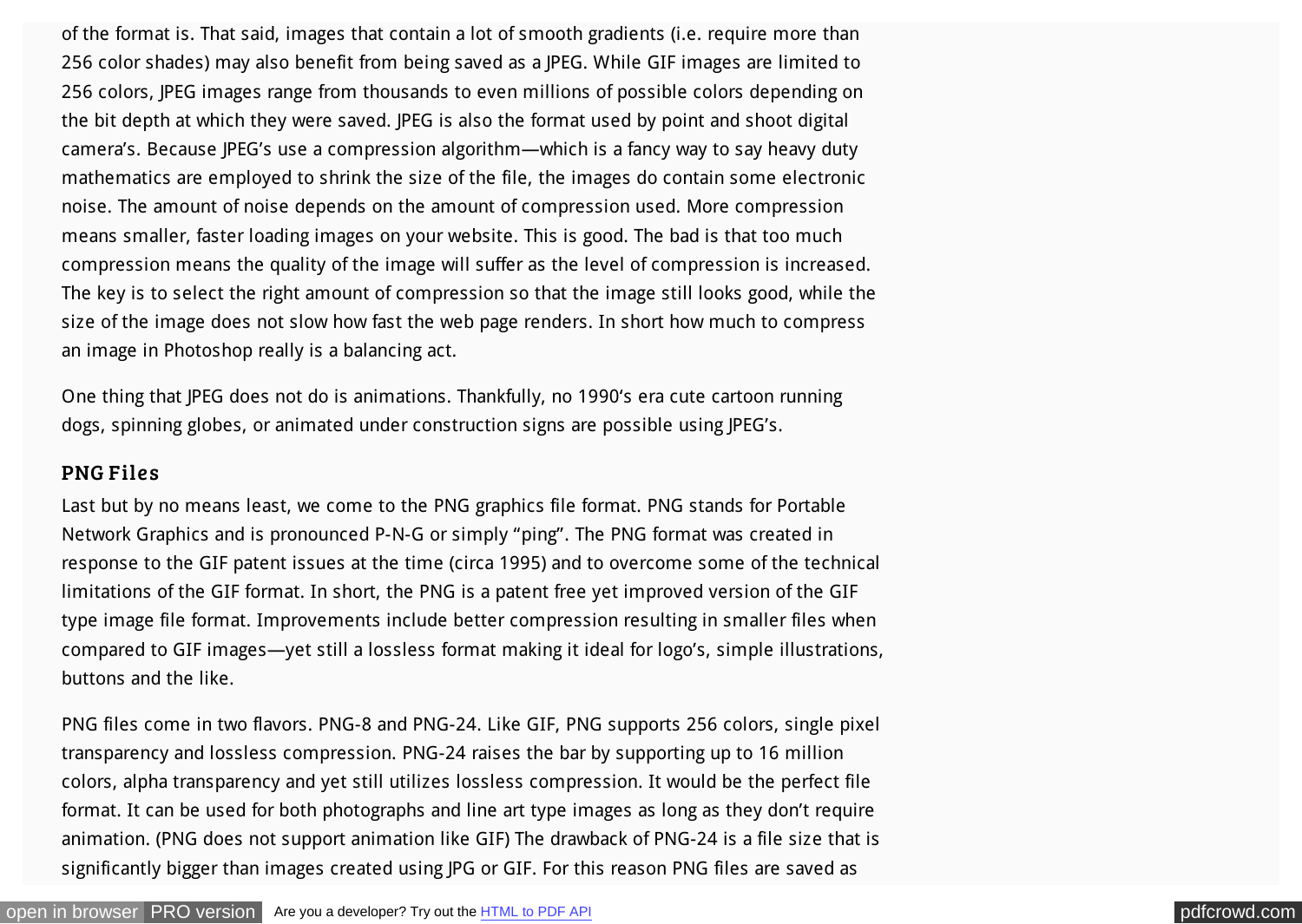PNG-8 unless there is a need for saving as a PNG-24.

### W hich Graphics Format Should You Use?

So which file format(s) should you use on a website project.First of all, in 2011 it's best to leave the 1987 technology in the past. For this reason, unless you need to add an animated GIF to your website… an animated under construction sign perhaps. It is better to save logo's, buttons and the like as a PNG-8.

That is, unless a graphic needs to be saved on a transparent background. While both GIF and PNG-8 support transparency, it is of very poor quality and of little use for today's high quality website. PNG-24, on the other hand supports alpha transparency, a topic I'll cover in a later blog post. For now I'll say alpha transparency is an important tool used by web designers. It's used when images seamlessly appear to be sitting on top of an existing background.

For most photographs, use JPEG unless alpha transparency is required—then PNG-24 would be a better choice.

As a final note, both PNG-8 and PNG-24 both utilize the same ".png" extension. The good thing about this is that, if during the website development it is determined that a graphic needs to be saved as a PNG-24, or vice-versa as a PNG-8—no XHTML programming changes are required. Just save the file in Photoshop using the appropriate format. Then upload the new file to the website and your good to go!

### Just the Beginning

I hope this brief introduction to those new to web design and those interested in learning a bit about the inner-workings of a website. For those web designers just starting out I encourage you to spend some time learning and experimenting with the different file formats. Learning the finer points of how to effectively use the correct file format for the job at hand can really open up the possibilities and lead to new and exciting website designs.